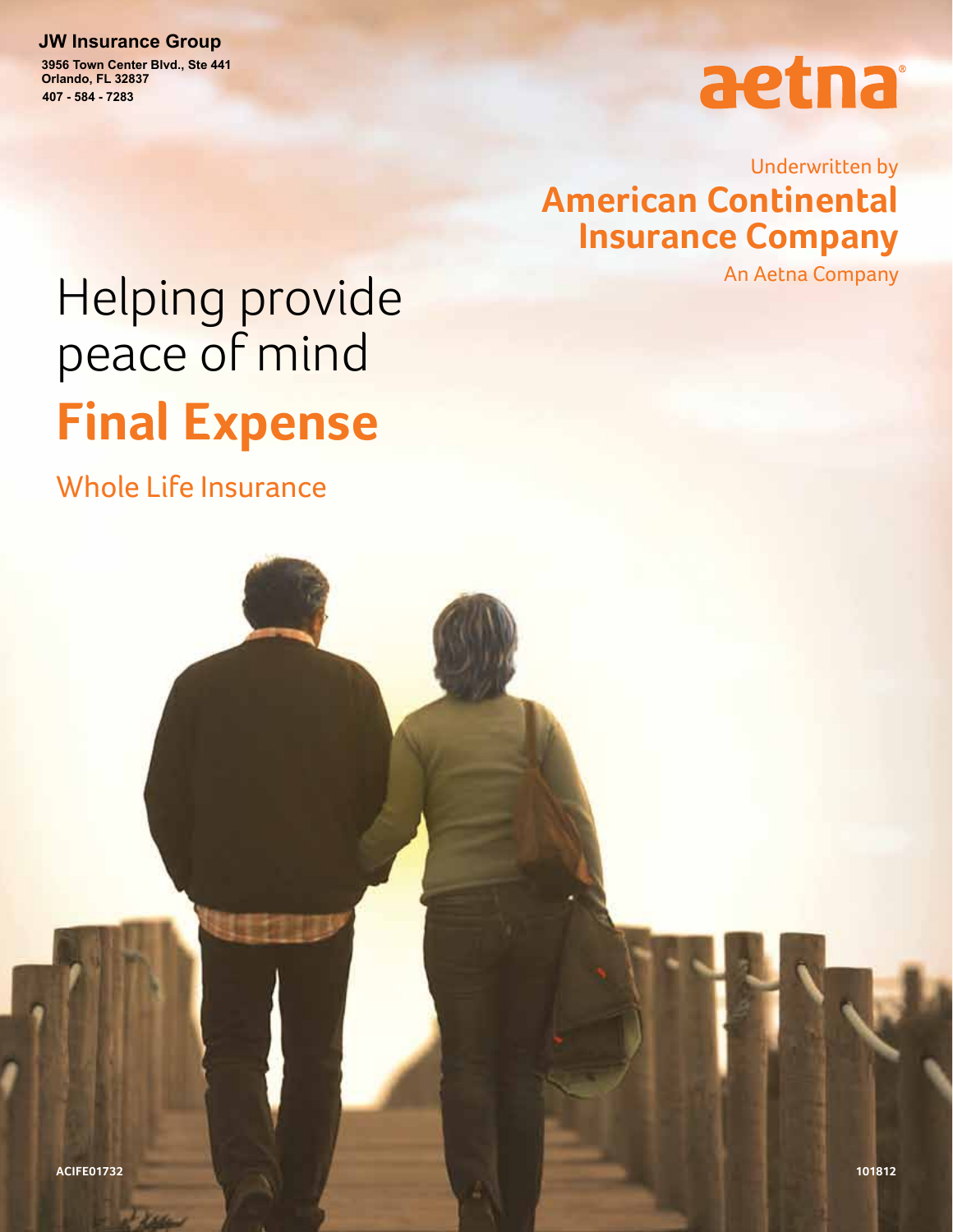**Our commitment to you and yours** With so many insurance companies offering different types of insurance plans, we know that your choice comes down to not only benefits but the price that fits your budget, the company's financial strength, service, reputation, reliability, and experience.

American Continental Insurance Company, an Aetna Company, headquartered in the Nashville, Tennessee area, has an unwavering commitment to providing the best personal service possible, quick claims payment, quality products with solid financial backing, and helpful, friendly associates with extensive knowledge and experience. Our valued policyholders and their family members rely on our company to be there when they need us. We take those obligations very seriously. Everything we do is focused on fulfilling our commitments in a timely, hassle-free manner – for the best experience possible.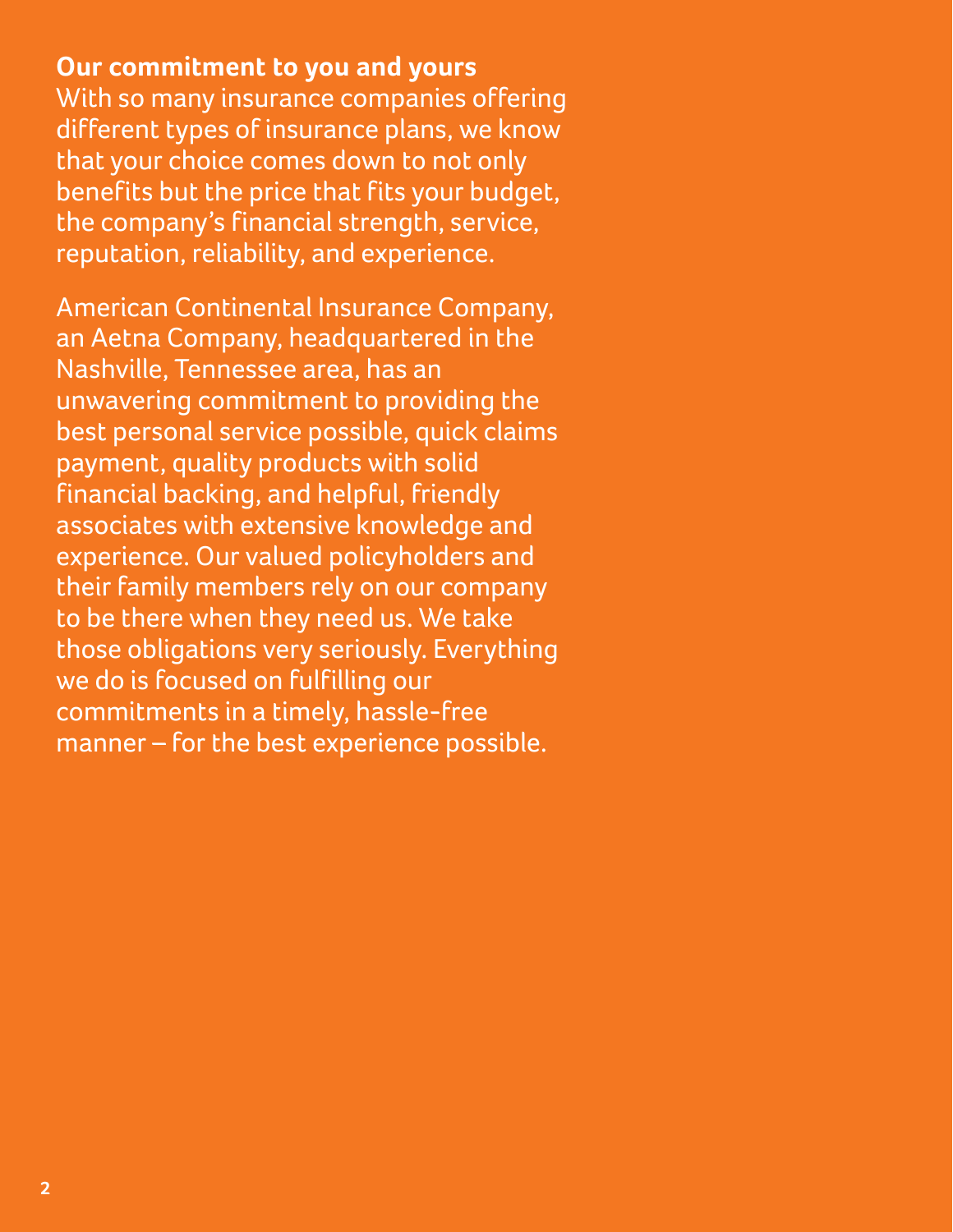## **Your wishes. Your way.**

## A whole life insurance policy helps provide your loved ones with peace of mind.

Families could have to make several important decisions soon after the death of a loved one. Along with those decisions, expenses from burial planning, debt balances, and out-of-pocket health care bills can quickly add up. Survivors could find themselves not only grieving but left in debt.

#### **Planning for tomorrow, today**

A funeral is the third largest family expense.<sup>1</sup> On average, a funeral can cost \$10,000 or more.² Additional expenses associated with a funeral, such as ceremonies, transportation, and other incidentals, can be costly as well. Social Security benefits pay only \$255 to qualified dependents and the Veteran's Administration benefit offers only \$300.³

But, that's not all. The overwhelming majority of U.S. health care costs rise in the final phase of life, when living with eventually fatal chronic illnesses which have the most intense costs associated with the treatments.

## **No one likes to think about this now**

But early planning can give you peace of mind knowing that you have taken care of your final expenses so your loved ones don't have to. Our Final Expense whole life insurance plan can help minimize the emotional and financial burden a loss could have on your family. It can help fund your final wishes.



#### **American's current health care expenditures are concentrated in the final part of the life span4**

#### **Sources:**

1Federal Trade Commission, www.ftc.gov

2National Caregivers Library, www.caregiverslibrary.org

3Social Security Rules and Regs, www.ssa.gov/pubs/10008.html

4Rand: Living Well at the End of Life, www.medicaring.org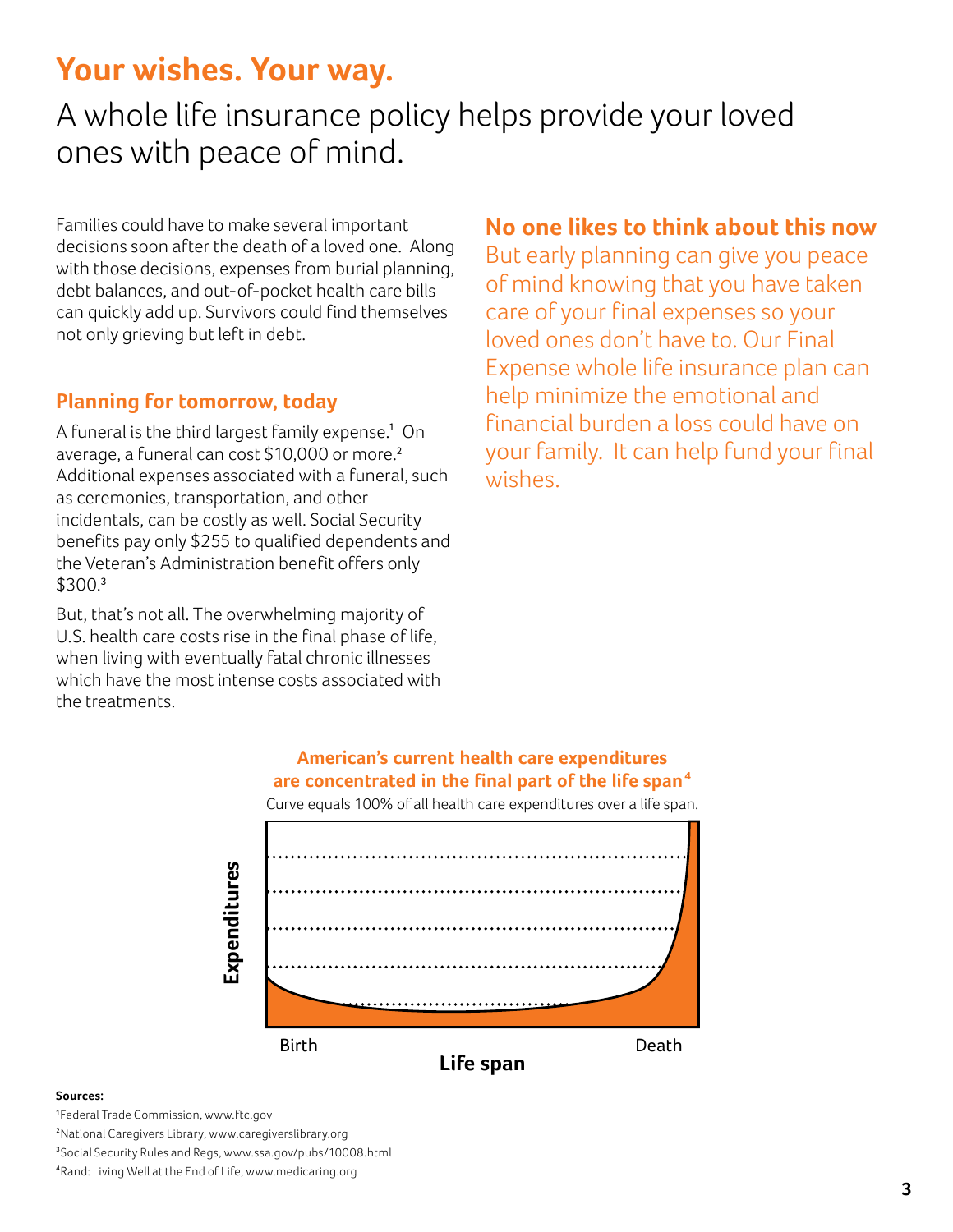The financial aftermath of a death may put strains on those left to cover the costs. Establishing a Final Expense insurance plan now, will allow you to make choices, plans, and decisions on what is truly appropriate for you and your family – and helps provide the funding when it's needed the most.

#### **Answer the hardest questions now**

- Have you considered your final expense needs? Have you addressed the needs and made all the necessary decisions?
- How will your outstanding health care bills and funeral expenses be paid?
- Could your family afford to pay your total final expenses without significant sacrifices to their savings?
- Will your family be spared the cost and emotional drain at the time of death?

#### **Final Expense insurance can help**

Final Expense whole life insurance underwritten by American Continental Insurance Company, an Aetna Company, can help add certainty to the planning of your final wishes.

- Peace of mind that your family will be better prepared
- You may qualify for one of the three plans available
- No medical exams the issuance of the policy and plan type will depend upon your answers to the health questions in the application
- Find out today if you are pre-approved
- Protection up to \$35,000
- Renewable for life regardless of changes in health
- Premium rates that never increase
- Coverage and benefits that never decrease\*
- Guaranteed non-cancelable as long as the premiums are paid on time
- 30-day free look period with a right to cancel and 100% refund

\* Benefits may be reduced by any loan balance on the policy at the time of death.

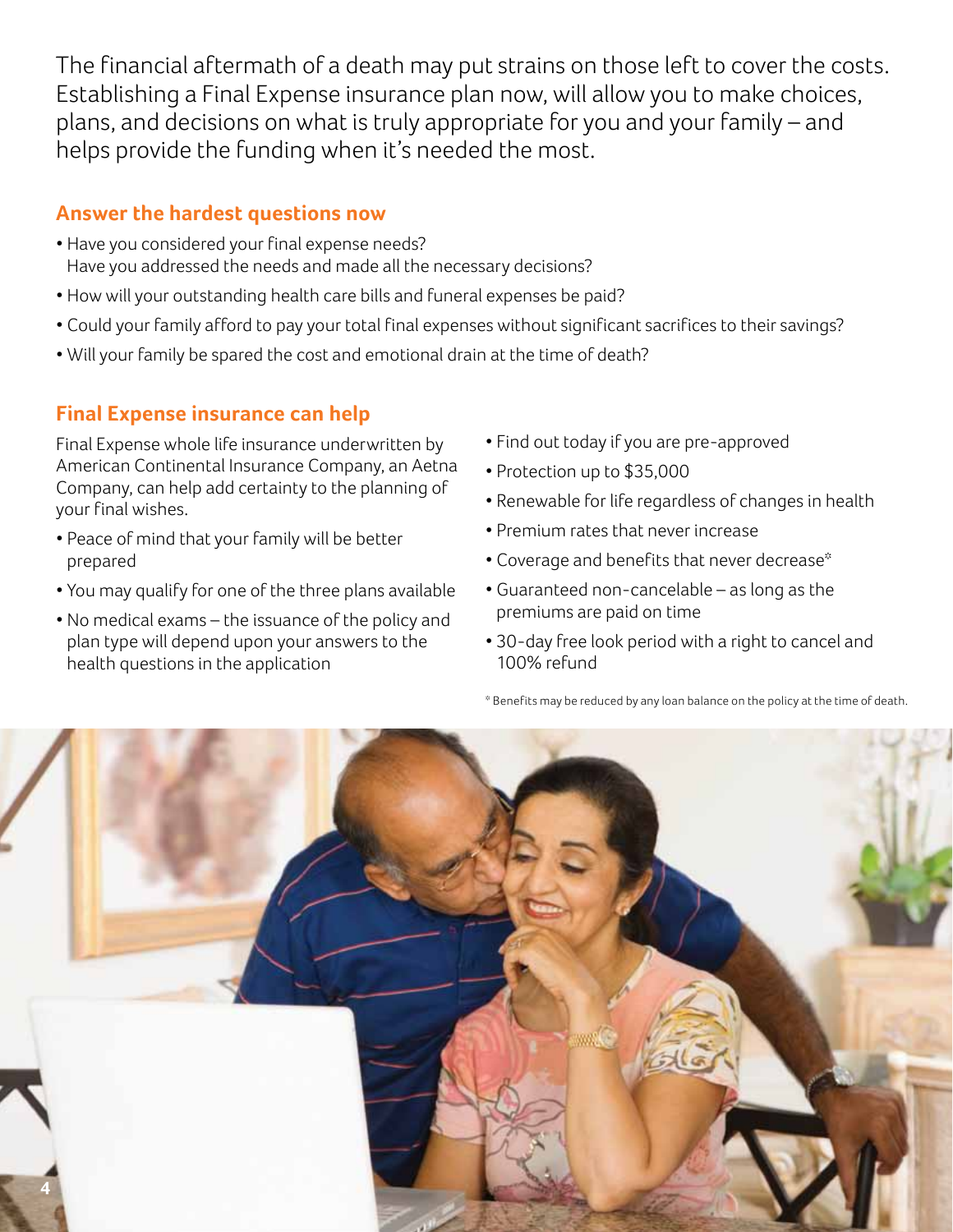# **Three plans available**

The graded and modified benefit plans have reduced death benefits (for non-accidental death) in the first two policy years and do not have a full death benefit until the third policy year. See the table below for details.

## **Level benefit plan**

- $\cdot$  Issue ages 45 89, age last birthday
- Minimum benefit amount \$3,000
- Maximum benefit amount\* \$35,000
- Annual policy fee \$40
- **Death benefit** Full death benefit

### **Graded benefit plan**

- $\cdot$  Issue ages 45 80, age last birthday
- Minimum benefit amount \$3,000
- Maximum benefit amount\* \$35,000
- Annual policy fee \$40
- **Death benefit Accidental death** = full benefit immediately

#### **Non-accidental death**

Policy year 1 = 40% of benefit amount

Policy year 2 = 75% of benefit amount

Policy year 3 = full death benefit

## **Modified benefit plan**

- $\cdot$  Issue ages 45 75, age last birthday
- Minimum benefit amount \$3,000
- Maximum benefit amount\* \$35,000
- Annual policy fee \$40
- **Death benefit Accidental death** = full benefit immediately

#### **Non-accidental death** Policy years 1 and 2 = 110% of earned premium

Policy year 3 = full death benefit

\* Maximum benefit amount varies according to the age of the applicant at the time the policy is issued.

# **Choose benefit amounts**

| <b>Product</b>               | <b>Issue age</b> | <b>Minimum death</b><br><b>benefit</b> | <b>Maximum death</b><br><b>benefit</b> |
|------------------------------|------------------|----------------------------------------|----------------------------------------|
| Level benefit plan           | $45 - 65$        | \$3,000                                | \$35,000                               |
|                              | 66-80            | \$3,000                                | \$25,000                               |
|                              | $81 - 85$        | \$3,000                                | \$15,000                               |
|                              | 86-89            | \$3,000                                | \$10,000                               |
| <b>Graded benefit plan</b>   | $45 - 65$        | \$3,000                                | \$35,000                               |
|                              | 66-80            | \$3,000                                | \$25,000                               |
| <b>Modified benefit plan</b> | $45 - 65$        | \$3,000                                | \$35,000                               |
|                              | 66-75            | \$3,000                                | \$25,000                               |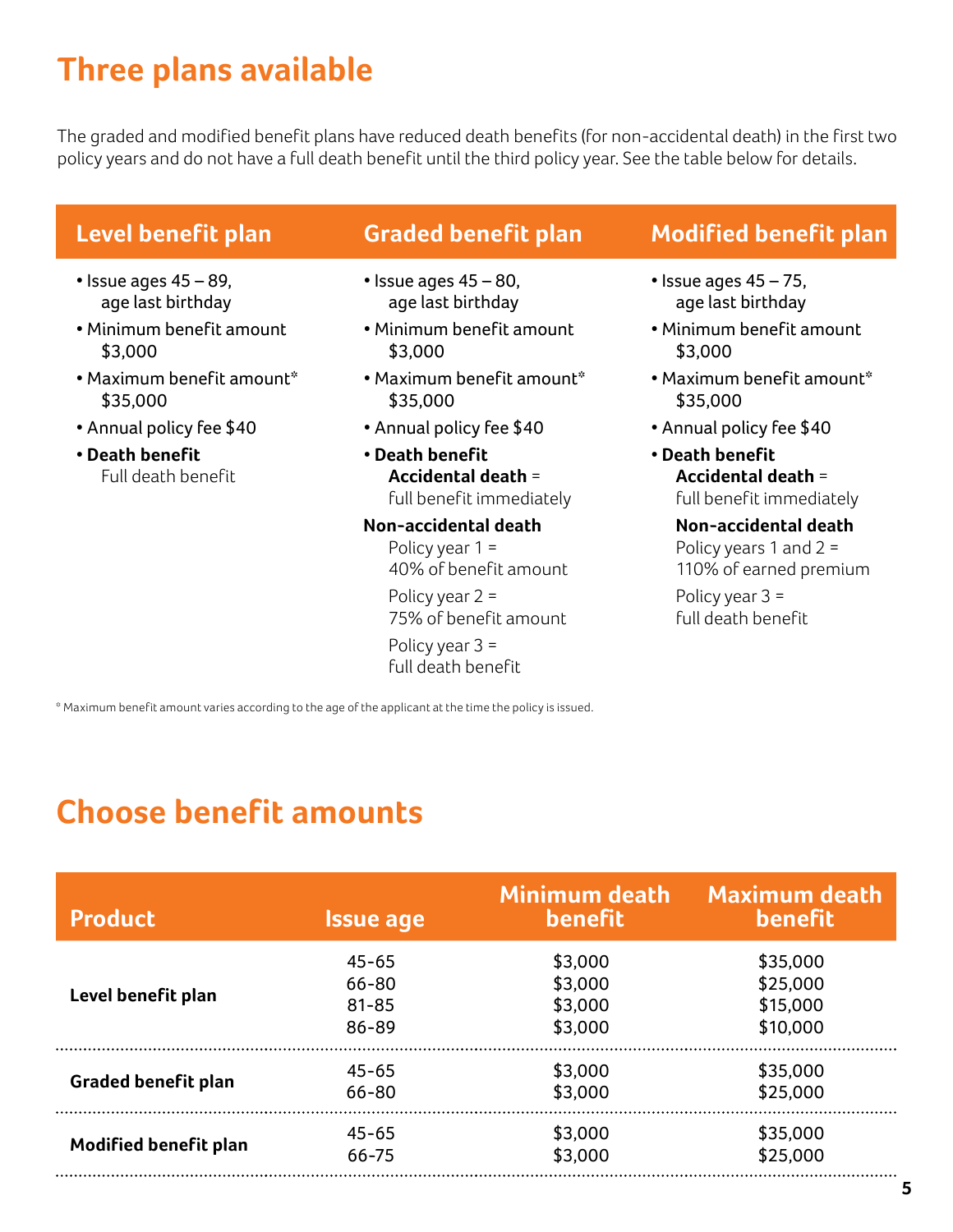# **Cash value flexibility**

Non-forfeiture options are available. These options decrease the risk of your policy lapsing by mistake, leaving you without any protection at all.

#### **• Reduced paid-up insurance**

This option is available if you want to provide a reduced death benefit amount that is paid up.

#### **• Extended term insurance**

This option is available if you want level term insurance for the full death benefit amount, but for a shorter period of time.

#### **• Automatic premium loan**

This option may help pay future premiums. If there is insufficient cash value to advance the premium as a policy loan, no automatic premium loan will be made. Any remaining value will be applied under the above non-forfeiture options.

You may elect the non-forfeiture option at the time of application and at any time in writing during your lifetime. The option is triggered when your premium remains unpaid at the end of the grace period and you have sufficient cash value.\* The more cash value you have in your policy at the time the non-forfeiture option is triggered, the more the paid up benefit or the longer term period you will have.

Build cash value automatically. Over time, you can build up a sum of money that may be available to you if you need it. You can borrow your cash value with policy loans for any reason. Annual interest rate and fees apply.

**For complete details of all provisions or benefits, please read your policy carefully.**

\* In the early years of your policy, you may have insufficient cash value for reduced paid-up insurance, extended term insurance, or automatic premium loan.

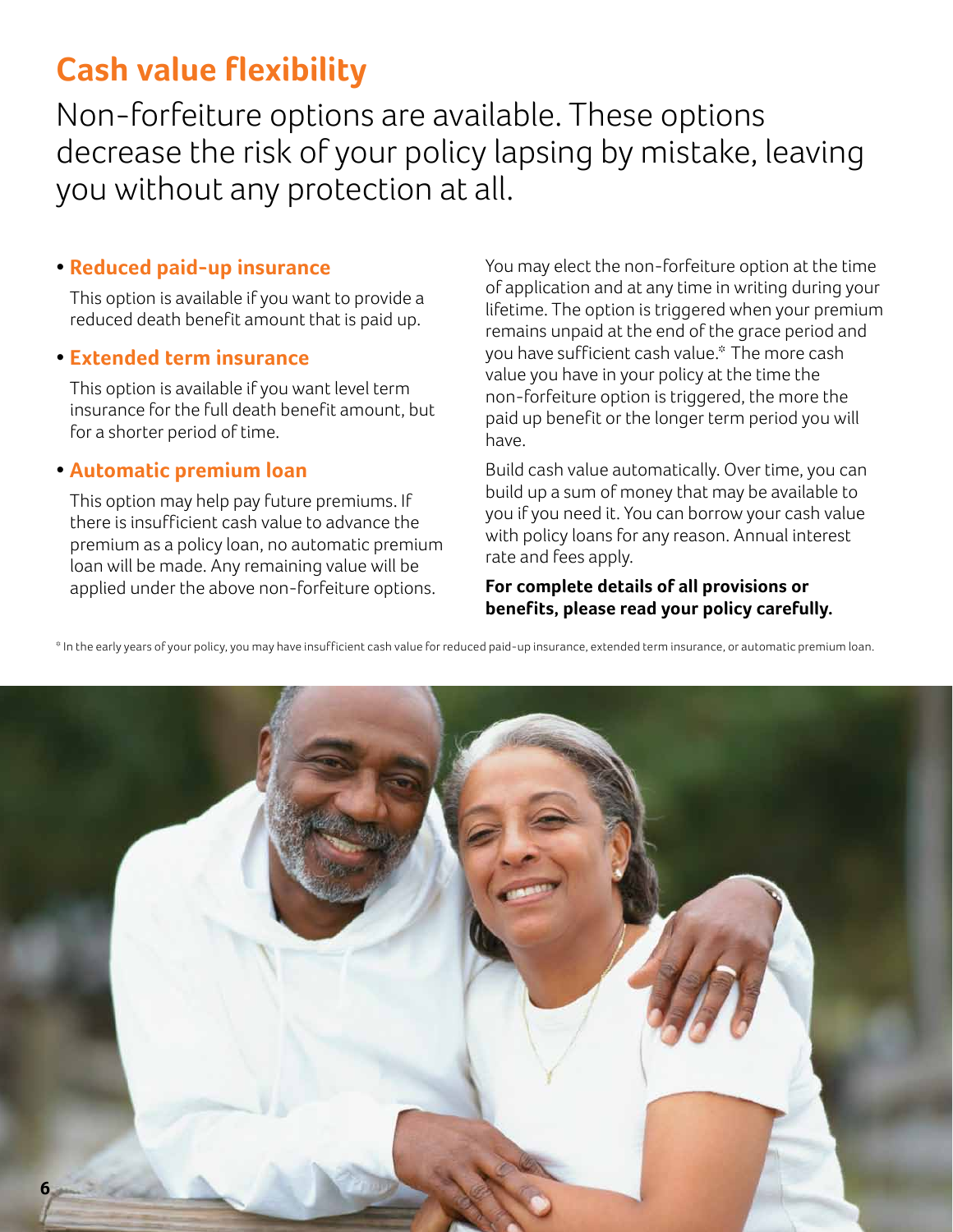## **About Aetna**

Aetna is one of the nation's leading diversified health care benefits companies, serving approximately 36.5 million people with information and resources to help them make better informed decisions about their health care. Aetna offers a broad range of traditional, voluntary and consumer-directed health insurance products and related services, including medical, pharmacy, dental, behavioral health, group life and disability plans, and medical management capabilities and health care management services for Medicaid plans. Our customers include employer groups, individuals, college students, part-time and hourly workers, health plans, governmental units, government-sponsored plans, labor groups and expatriates. For more information, see www.aetna.com.